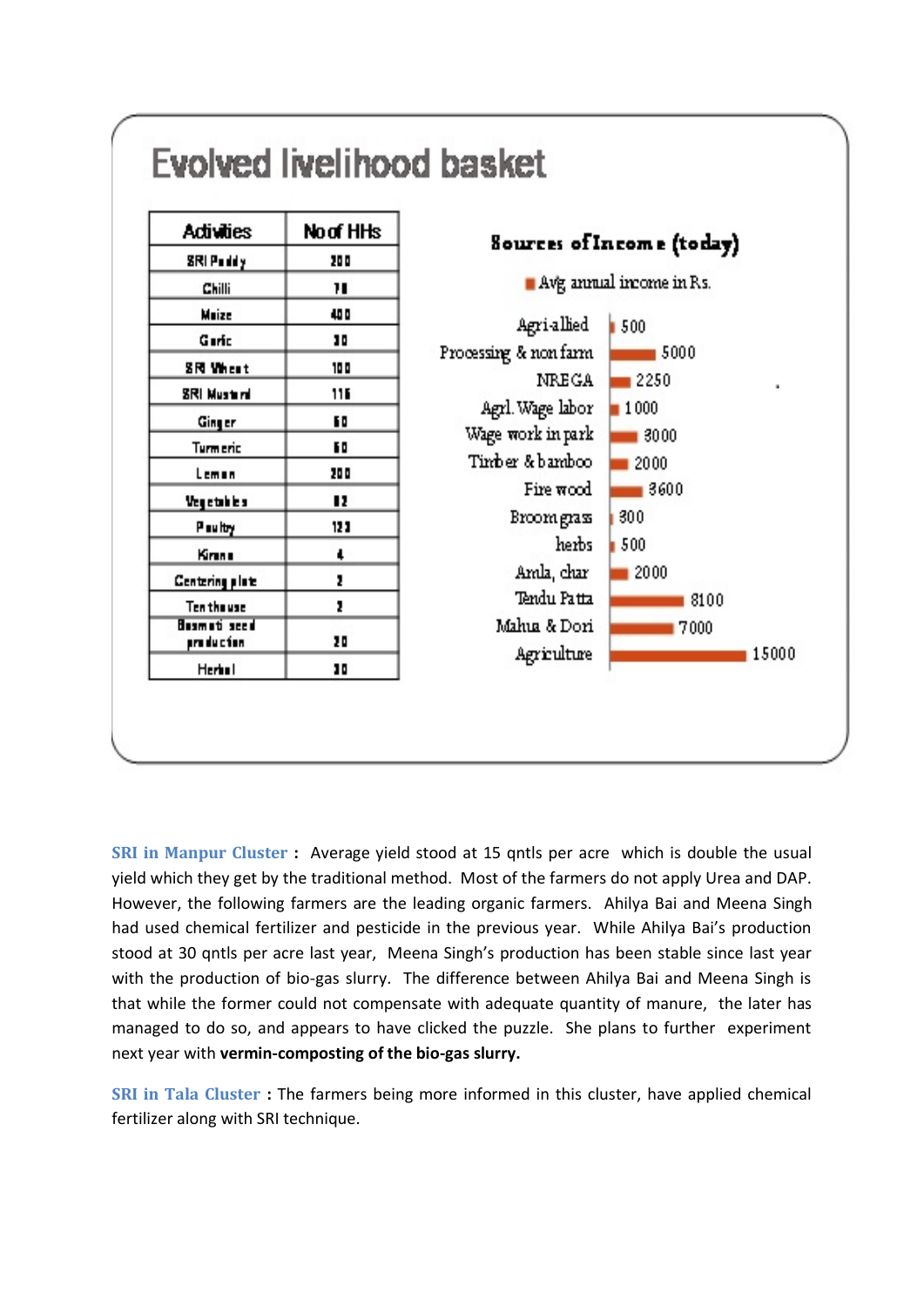| Name of the member    | <b>Village</b> | Cultivated land<br>in acres for SRI | Yield in Qntl/ acre | <b>Practices</b>     |
|-----------------------|----------------|-------------------------------------|---------------------|----------------------|
| <b>Manpur Cluster</b> |                |                                     |                     |                      |
| Bhuri Bai Baiga       | Damna          | 2.5                                 | 11.7<br>$(+2)$      | Compost              |
| Lalli Agariya         | Damna          | 1.0                                 | $(+7)$<br>18.0      | compost              |
| Rekha Sharma          | Damna          | 1.0                                 | $(+3)$<br>18.0      | Compost              |
| Meena Singh           | Gata           | 1.0                                 | 28.0<br>$(+10)$     | <b>Biogas slurry</b> |
| Ahilya Bai            | Damna          | 1.0                                 | $(+4.5)$ *<br>15.25 | Compost              |
| Rannu Singh           | Damna          | 3.0                                 | 15.75<br>$(+6)$     | Vermi + compost      |
| Indira Singh          | Ghaghod        | 1.0                                 | 16.00<br>$(+6)$     | Compost +Urea        |
| <b>Tala Cluster</b>   |                |                                     |                     |                      |
| Phulbai Baiga         | Rakhi          | 0.10                                | 36.00<br>$(+9)$     | Urea +DAP            |
| Sunita Dahiya         | Rakhi          | 0.10                                | 40.00<br>$(+13)$    | Urea +DAP + Compost  |
| Somvati baiga         | Rakhi          | 0,05                                | $36.00$ $(+16)$     | Uear +DAP +Compost   |
| Amasiya Baiga         | Rakhi          | 0.10                                | 36.00<br>$(+9)$     | Urea +DAP            |

'\* The same field produced 46 qntls last season, however he could not apply adequate compost or vermin compost.



Very few farmers have adopted SWI for wheat, as far as sowing with interval is concerned. However, seed selection and treatment method have been applied reducing the seed requirement to 10 kilos.

**Mustard (SMI)** : Mustard nurseries have been prepared and have been transplanted in 54 acres, and SWI has been adopted in 26 acres of land in addition to 20 acres of Chilli which is continuing till date.